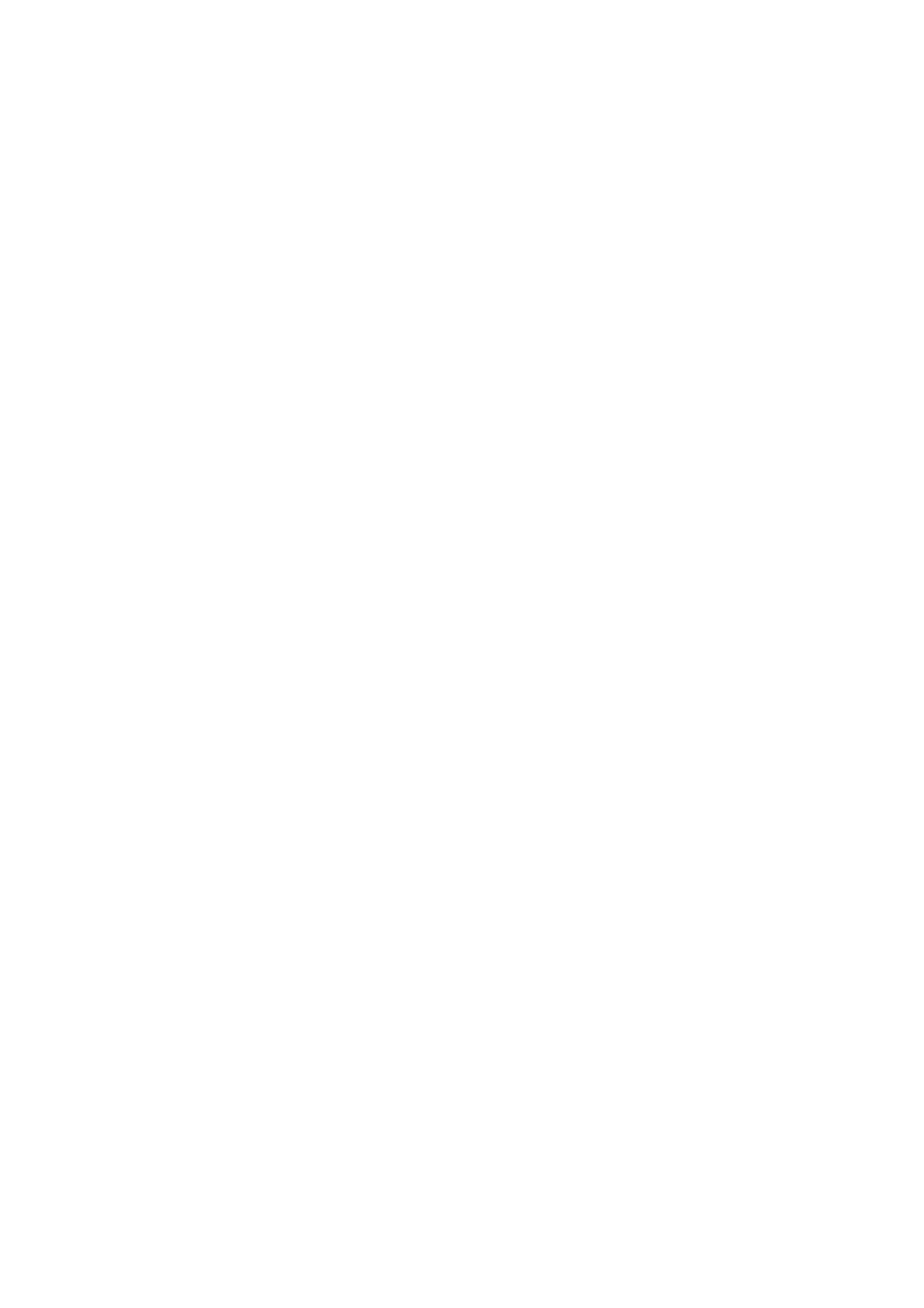## **Energy Efficient Communication and Localization in Urban Traffic Environments using WSN-based Devices**



O. Michler

Professor

TU Dresden / Institute of Traffic Telematics, Chair of Transport Systems Information Technology, Dresden, Germany

### **Abstract**

The Chair of Transport Systems Information Technology is part of Institute for Traffic Telematics at the Faculty of Transportation and Traffic Sciences "Friedrich List" of Technische Universität Dresden (TU Dresden). It deals with information technology as a basis for telematics services in transportation applications. Scopes of the chair are acquisition, transmission and processing of traffic information as well as positioning of traffic participants.

The constantly growing amounts of vehicles in urban areas lead to a more saturated condition at signalized intersections. Microscopic traffic flow optimization offer a probate solution to reducing queue length and travel time, thus increasing overall traffic flow. Gathering sufficient input data for the optimization process is dependent on available hardware and the investigated mode of transport. In the presentation we suggest the usage of inexpensive and energy efficient wireless sensor networks (WSN). This technology is applicable to a broad variety of modes of transport in urban traffic environments. The WSN-nodes are capable of transmitting traffic telematics information as well as achieving a distance measurement between two equally equipped nodes. We present testing data that shows the performance of the positioning using the proposed hardware while still maintaining a communication link and transmitting data from the traffic light system to the vehicle. In our tests we are able to achieve a lane selective tracking of a vehicles approach of a signalized intersection without sensor data fusion or even excessive post processing of the gathered distance measurements, thus proving the general applicability of our approach. This work is part of the project Cool Energy Car Communication (CECC) within the Leading-Edge Cluster "Cool Silicon", which is sponsored by the German Federal Ministry of Education and Research (BMBF).

#### **Biography**

Since 2008 Professor Michler holds the chair for Transport Systems Information Technology which is part of the Institute for Traffic Telematics at the Technische Universität Dresden

He studied Electrical Engineering at Technische Universität Dresden, where he graduated in 1993. After having received his diploma he continued research work there at the Faculty about sensitivity and robustness analysis of systems. In 1999 he received his PhD in this topic. In 1997 he started working with Video-Audio-Design GmbH, Dresden, as project manager in the areas of digital broadcasting, sensor systems with data fusion in mobile transport vehicles. In 2000 Prof. Michler joined the Fraunhofer Institute for Transportation and Infrastructure Systems in Dresden to continue his research work about telematics services in transportation applications, integrated acquisition, transmission and processing of traffic information. In 2005 he was made a professor at the Dresden University of Applied Sciences in signal processing and electronic measurement techniques. In 2010 Prof. Michler began building up a joint research group between Technical University Dresden and the Fraunhofer Institute for Transportation and Infrastructure Systems Dresden, dedicated to applied research about localization methods, energy efficiency of sensors and data transmission with optimal usage of bandwidth.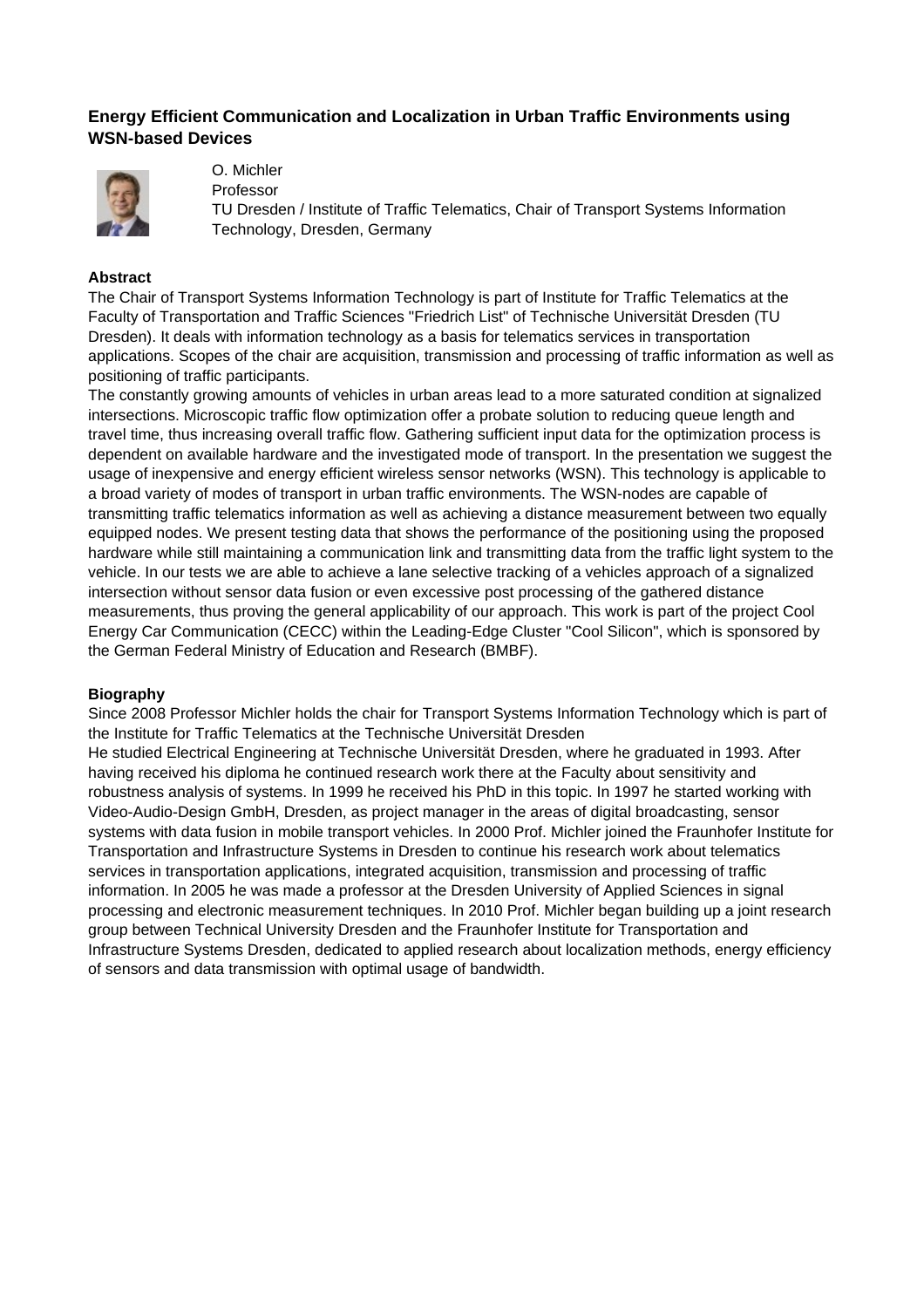## **Automotive MEMS Sensors - Overview & future Trends**



T. Kramer Teamleader - Senior Expert Robert Bosch GmbH, Reutlingen, Germany

#### **Abstract**

Bosch Automotive Electronics (AE) - headquartered in Reutlingen, Germany - is the largest manufacturer of micromechanical products and one of the largest automotive semiconductor manufacturers in Europe. Bosch has been at the forefront of MEMS (microelectromechanical systems) technology since the very beginning. Since the start of production in 1995, the company has manufactured well in excess of five billion MEMS sensors. Bosch supplies sensors for applications in the consumer electronics and automotive industries.

The presentation will show this wide range of MEMS Sensors for automotive applications focusing on the necessary technologies developed within the last 20 years. These sensors measure pressure, acceleration, rotary motion and mass flow. With consumer electronics entering the vehicle the automotive demand for faster development processes, advanced designs and technologies is rising. However, automotive quality and reliability still need to be assured to fulfill consumer's expectations on vehicle safety and lifetime. In the second part of the presentation this topic will be covered, showing applications arising from consumer applications like combo inertial sensors or air quality measurements. Finally an outlook on further potential applications will be given.

#### **Biography**

Dr. Torsten Kramer graduated in Physics at University of Heidelberg and received his PhD in microsystem technology from University of Freiburg. In 2003 he joined the Robert Bosch GmbH in Reutlingen as a development engineer of Si-based sensor chips for mass flow- and pressure sensors. Between 2009 and 2011 he worked at Bosch Sensortec as a senior project manager for triaxial accelerometers for consumer applications. Rejoining Robert Bosch GmbH in Reutlingen in 2011 as a teamleader he is responsible for wafer process development of membrane sensors for automotive and consumer applications. Since 2014 he is appointed senior expert 'technology membrane sensors'.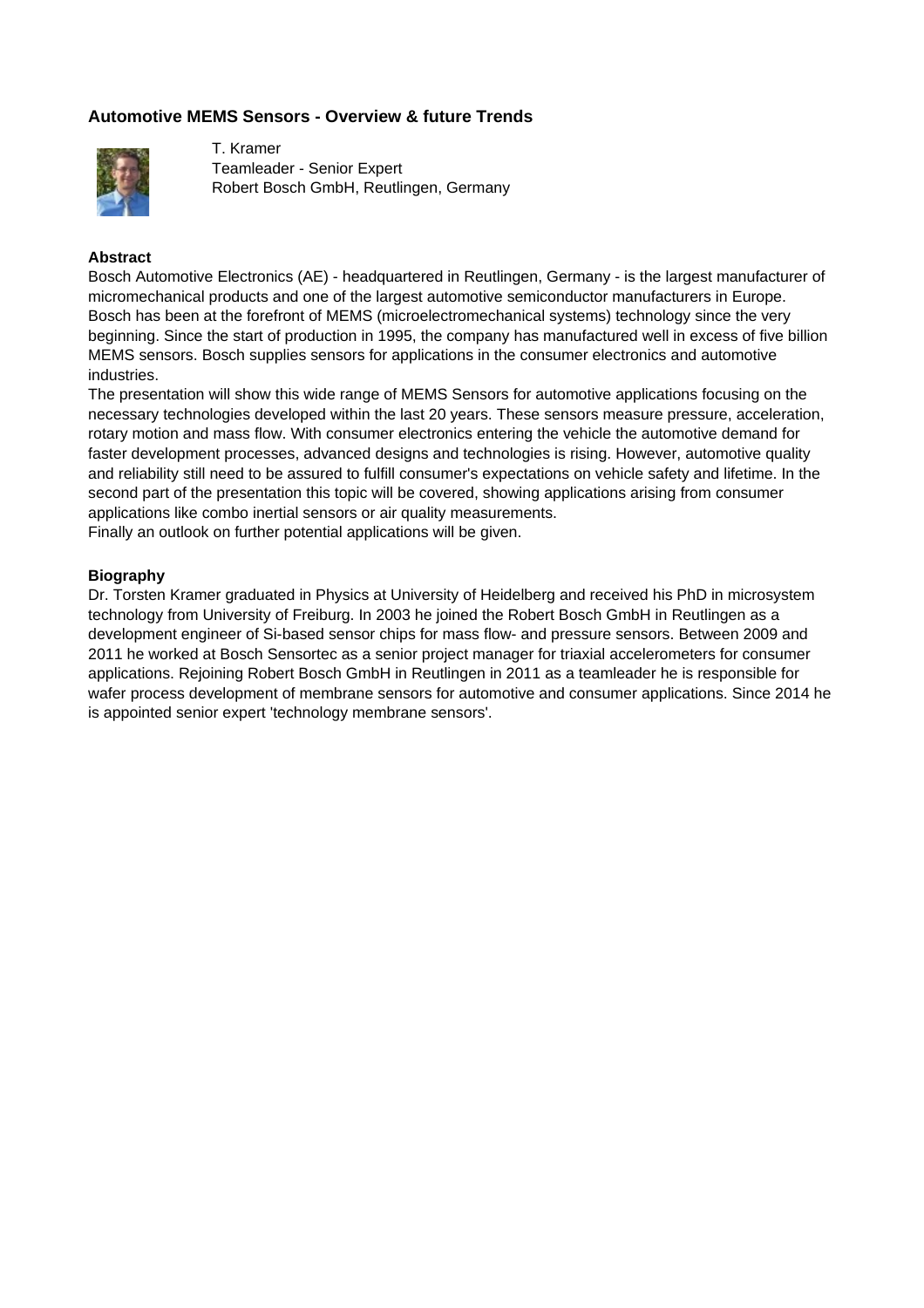## **Automotive Megatrends, Challenges and Solutions - an OEM Perspective**



U. Abelein Quality Manager, Semiconductor Quality & Analysis Audi AG, Ingolstadt, Germany

### **Abstract**

The field of automotive electronics went through an impressive change over the last 20 years. Starting from a purely mechanical system with some electric parts a modern vehicle turned into one of the most complex mobile electronic devices used today in our modern society. Electronics made cars safer, greener, more comfortable and easier to handle. Most innovations we have seen in vehicles over the last decade were either directly or indirectly enabled by electronics.

This development lead to completely new challenges for the automobile industry. Electronics knowledge became a core competence for a car maker and semiconductors have a essential influence on overall quality targets. Treating innovation and quality as a unity is therefore absolutely necessary for the use of state-ofthe-art technologies in automotive applications.

The megatrends of the upcoming decade will even intensify these effects further. Car-to-X solutions, advanced driver assistance systems or e-mobility are just some examples of upcoming functions based on a highly integrated electronic systems. The realization of such complex systems under automotive conditions makes it necessary to move the unity of innovation and quality to the next level.

This talk will give an overview of the challenges and chances of modern automotive electronics. It will highlight the general boundary conditions of the automobile industry with respect to electronics and their consequences for semiconductor development, qualification and manufacturing. Furthermore some new approaches to deal with current and future tasks in the field of high quality automotive electronics will be sketched.

### **Biography**

Ulrich Abelein is responsible for semiconductor quality and failure analysis within the AUDI AG. His responsibilities include the Audi semiconductor failure analysis lab and the strategic development of the fields of qualification and quality strategies for automotive semiconductors as well. He studied microelectronics and economics at the Technial University of Munich and the University of Hagen respectively.

2003 he joined the group of Prof. Eisele at the University of the Federal Armed Forces in Neubiberg/Munich. There he worked in the in the field of novel device concepts on silicon and process technology development. In 2008 he took over his current position at the AUDI AG.